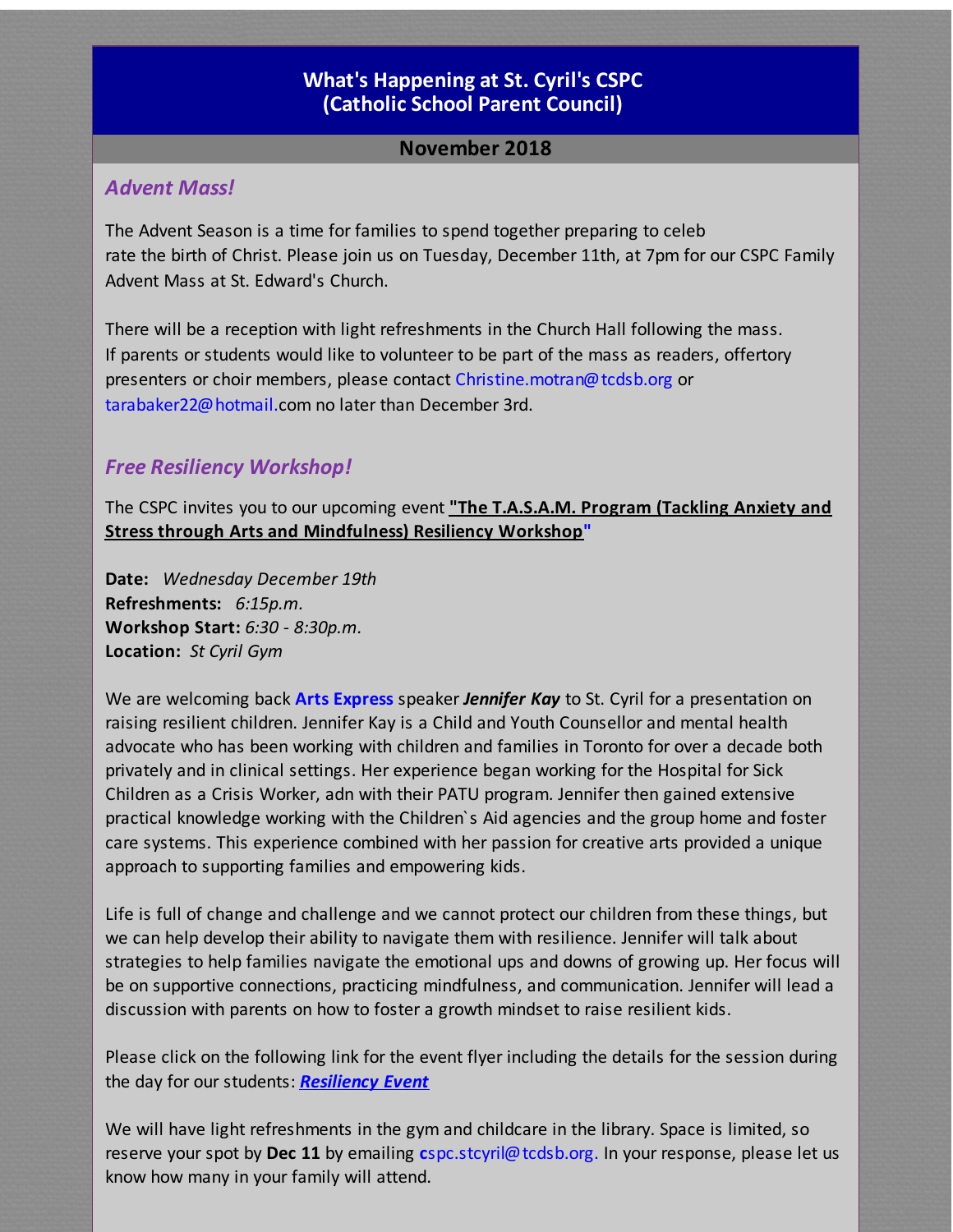## *Catered Lunch Program*

Need a bit of a break from making school lunches? The CSPC is considering a catered hot lunch program starting this winter. Before the Resiliency Workshop at the school on Dec 19 (from 6:15-6:30pm), you can try some food samples by Rose Reisman catering. More details will be communicated soon.

## *St Cyril CSPC is now on Twitter!*



Follow us @StCyrilCSPC where we will be posting about upcoming events, school activities and so much more. It's a great way to promote our school and we hope you will find it helpful and interesting.

# **UPDATES**

## *Spirit Wear*

The orders are in! Spirit wear will arrive to the school just in time for the holidays. Stay Tuned!

#### *Time Capsule*

Despite being informed by an alumnus that there is a time capsule in front of the school yard, we have not been successful in locating it; however, we have notified the school board of the location of the new time capsule so that the future school community will be able to open it.

## *North-West Yard Redevelopment*

The greening committee would like to thank you for taking the time to fill out our yard development survey. If you missed the opportunity to do so, please use this link to fill out the survey as soon as possible.

[https://www.surveymonkey.com/r/JS3CRBZ](http://r20.rs6.net/tn.jsp?f=0019T_Gy-MydDW5L_4Ubz4zgzRPtYxlOg_6XnkE28AnvVKa0YXIN7nJ5RLUWuFsTMW5DVtesMVu8Ub3XO82TVWHdL6jVuuxC9h_bjocvM8uYFK7knsyw3O2v4hehUp_kjj38GCkAQ-dbuHhAG3ZzLWmVAvljDRqlFfE_f18WPRzio95E082QqpLz6evXcH6iXBN&c=&ch=)

CSPC executive committee and the greening committee will be analyzing the results in preparation for our meeting with City Councillor John Filion's office and the TCDSB on November 27th to further discuss this project.

We will provide an update and pass along any new information that we gather at this meeting in the December newsletter.

Thank you for your support!

## *\$\$ Finance \$\$*

During November, your donation dollars contributed to the St. Cyril community by providing financial support for buses for filed trips, Christmas greenery at the front entrance of the school, as well as new books and art for our school library!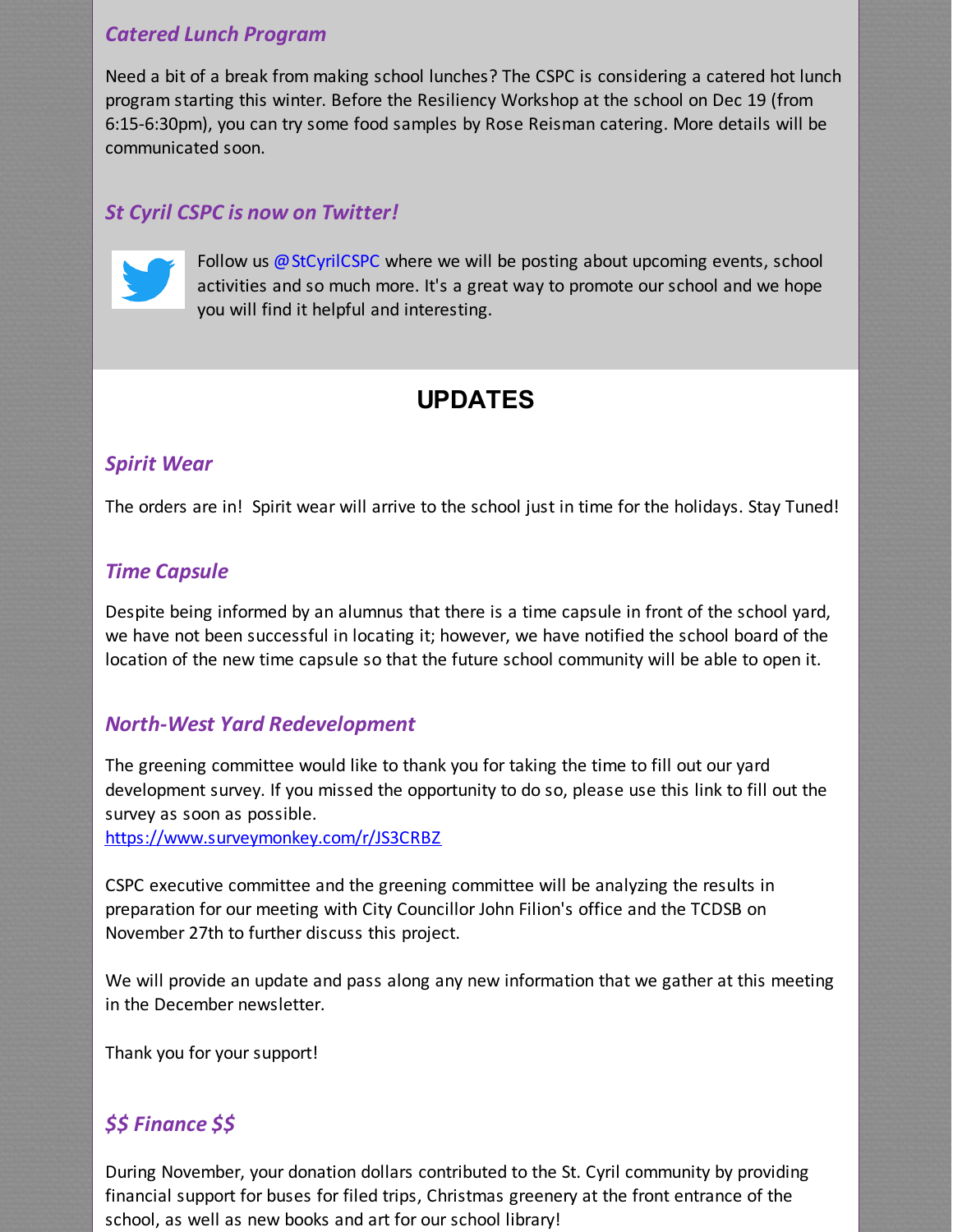

## *Safe Schools/Student Wellness Committee*

CSPC is looking to form a new committee that can help share a vision that is clear and focused on student achievement, and school climate. The committee would also respond to the diverse needs of our children with a focus on special education and students' mental health and wellness. When staff, parents and students can work toward shared goals we can be more effective in improving student achievement and experience while meeting those set goals! If you are interested, please email us at **cspc.stcyril@tcdsb.org** *Please note:* you do not need to be a CSPC member to volunteer on this committee.

#### *Student Volunteers*

If you have children who would like to help with childcare during our Resiliency Event on December 19, please let us know as soon as possible. Volunteer hours will be granted.

## **Dates to Remember!!**



- **Pizza Lunch/Dress Down Day**: *November 23, December 14*

- **Milk Ticket Sales**: *Tuesday December 4, at 8:45 a.m. in the school lobby*

*-* **Advent Mass***: Tuesday December 11, 7:00 p.m. at St. Edward's Church (refreshments to follow in the church hall)*

- **TASAM Resiliency Event**: *Wednesday December 19 at 7:00 p.m. in the school gym.* All are welcome!! *RSVP by December 11th*

-**Next CSPC Meeting:** *The December meeting is cancelled due to the school Christmas concerts. We will resume on Tuesday January 8 at 7:00 p.m. in the school library.*

Note: If you cannot attend in person but would like to dial in remotely, please contact us at **cspc.stcyril@tcdsb.org** and we can provide you with teleconference details.

#### **2018-19 CSPC Members**

**Co-Chair:** Kathryn Jaitley **Co-Chair:** Darlene Saks **Treasurer:** Tara Baker

#### **Other Members:**

Anna Peccia, Cindy Landry, Claudia Jone, Dacia Scali, Jim George, Katiana Canada-Jovel, Magda Dunn, Manuel Nevraumont.